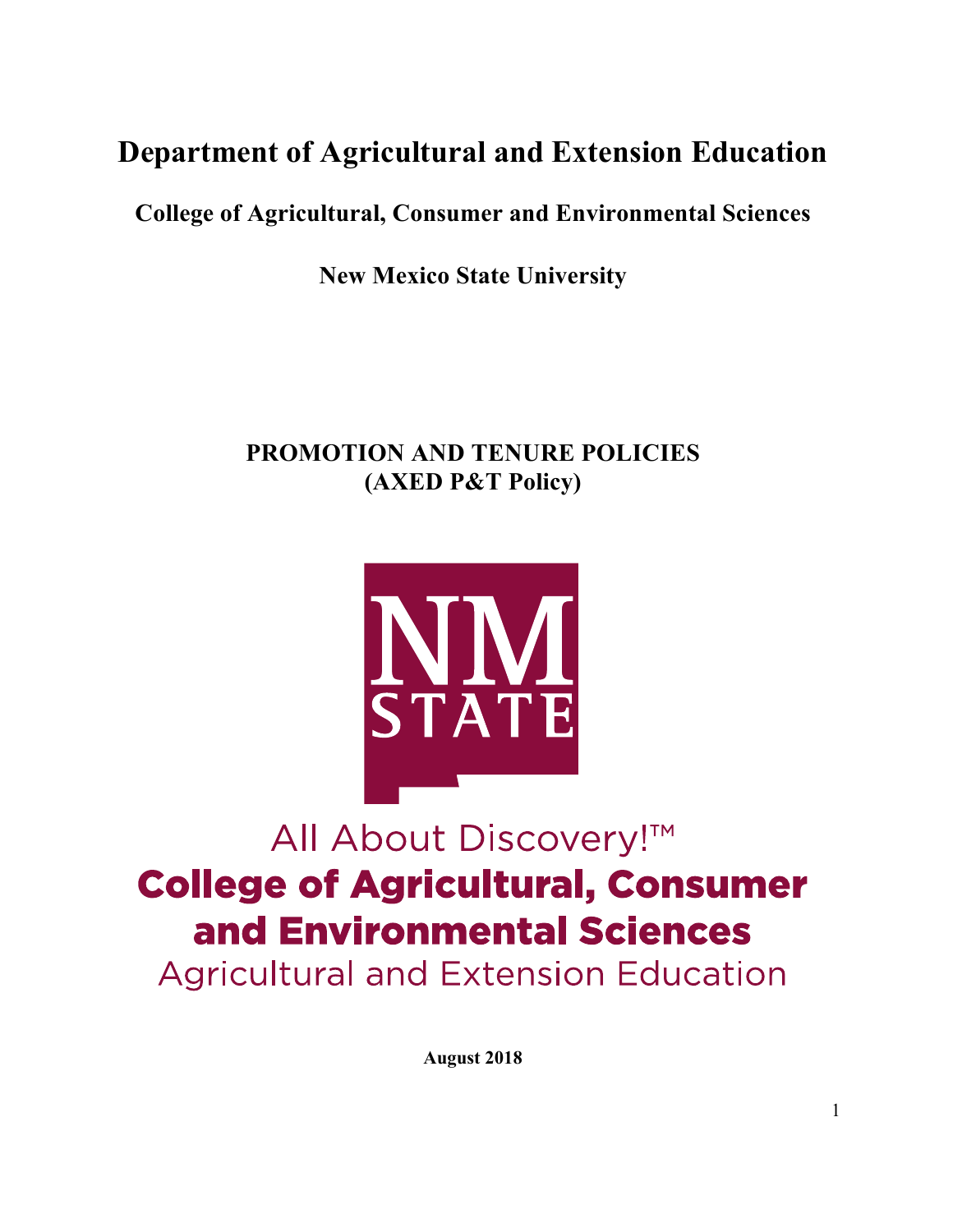#### **I**. **I. Introduction**

### Mission

 The Department of Agricultural and Extension Education (AXED) at New Mexico State University is committed to the broad mission of our land grant university and the mission of the College of Agricultural, Consumer and Environmental Science. Our departmental mission is:

"Preparing and supporting educators and leaders in agriculture to improve the economic wellbeing<sup>1</sup> and quality of life<sup>2</sup> of all stakeholders<sup>3</sup>."

 $<sup>1</sup>$  Agricultural and Extension Education strives to provides stakeholders with the knowledge, skills, and</sup> attitudes that will enable them to compete for and preform in top positions in their field of function and as agriculturally literate citizens and consumers.

 $2$  Agricultural and Extension Education strives to provide stakeholders a balanced learning and working environment of fairness and opportunity, acceptance and love, challenge and growth, and purpose and meaning (Covey, 1992).

 $3$  Stephen Covey (1992) defined stakeholders as those who will suffer if the enterprise fails. Agricultural and Extension Education has an extensive network, therefore, the department strives to serve many stakeholders.

### Reference

Covey, S. R. (1992). *Principle centered leadership.* New York: Fireside.

#### **AXED Promotion and Tenure Evaluation**

 **the tenets set forth in both documents. AXED Promotion and Tenure (P&T) Committee NMSU, ACES, and AXED P&T Policies. As a principal unit (PU), the Department of Agricultural and Extension Education shall adhere to all policies and processes regarding promotion and tenure as detailed in the Promotion and Tenure Policy for New Mexico State University (Sections [9.30-9.36](https://9.30-9.36) of the New Mexico State University Administrative Rules and Procedures [ARP] hereafter referred to as NMSU P&T Policy). Information in the College of Agricultural, Consumer and Environmental Sciences Criteria for Promotion and Tenure (hereafter referred to as ACES P&T Policy) supplements information in the corresponding sections of NMSU P&T Policy. NMSU P&T Policy details policy and procedures of the promotion and/or tenure process that apply to all principal units of the university. ACES policy provides additional policy and procedural information that applies specifically to principal units within the college. In developing criteria for promotion and/or tenure, principal units must abide by members, department head (Principal Unit Administrator or PUA), tenure track faculty, and faculty considering applying for tenure and/or promotion are responsible for reviewing** 

Candidates for promotion and tenure are responsible for providing the materials that allow the various evaluators to make a fair assessment of the individual's performance, professional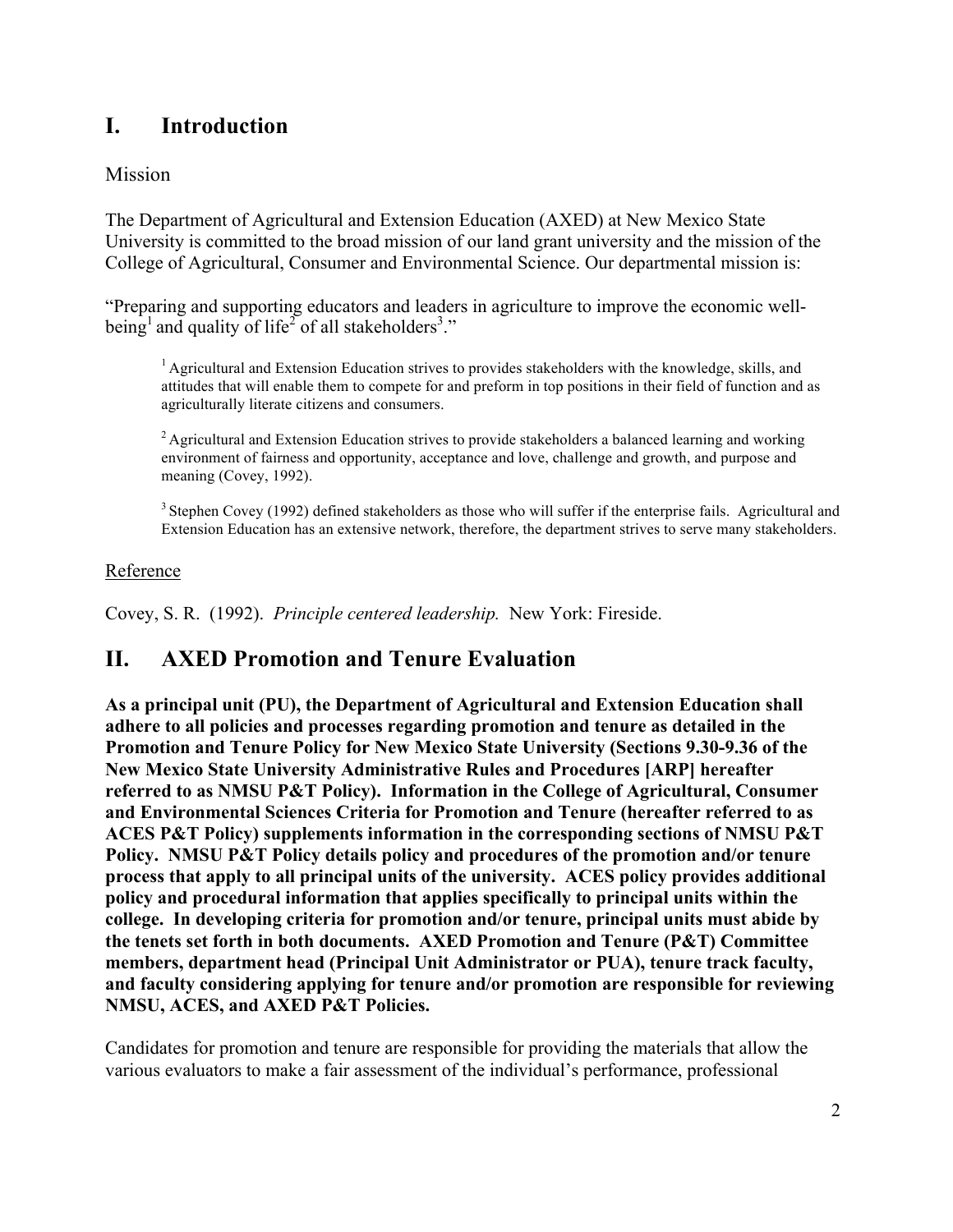Candidates will prepare a portfolio following the CV format found in Section 9.35.6 of the maturity and likelihood of continued contribution to the department, college and university. NMSU P&T Policy and APPENDIX 6 of the ACES P&T Policy. Candidates are strongly encouraged to review exemplary sample portfolios of recently promoted and tenured faculty members available in the AXED Department or through the NMSU Teaching Academy.

 evaluated annually by the AXED P&T Committee and the Department Head before the applications are forwarded to the ACES P&T Committee in the year that the promotion and Candidates applying for tenure and promotion to Associate Professor will have their progress tenure is sought. Candidates applying for promotion to Professor have the option to have their progress evaluated annually.

 Performance will be evaluated at the time of application for promotion and tenure in four broad definitions and criteria for evaluation of performance in each of these areas are described later in areas: scholarship and creative activity, teaching and advising, service, and outreach. The this document.

 Critical to the AXED Department's process of evaluation for promotion and tenure is the allocation-of-effort statement (Section 6.61 of the ARP, Faculty Assignments - General). Each year, in consultation with the department head, faculty shall complete and sign an allocation-ofeffort statement with mutually agreed-upon changes made during the year, as needed (APPENDIX 2, ACES P&T Policy). This form for the upcoming year shall be completed at the time of the faculty member's annual performance evaluation and may be revised during the year. The allocation-of-effort statement reflects an individual's goals and objectives as they relate to the university's mission and the principal unit's expectations and will be used as the basis for evaluation. All levels of the promotion and tenure process will acknowledge and respect variations among individual allocation-of-effort statements.

#### **III. Responsibilities of Candidate**

A candidate for promotion and/or tenure in AXED (Section 9.35.5.A of NMSU P&T Policy):

- 1. Maintains a curriculum vitae and a cumulative personal record of the activities and accomplishments affecting the application for promotion and/or tenure.
- 2. Reviews the personal portfolio in relation to the criteria for promotion and/or tenure and seeks guidance from senior faculty and the department head.
- 3. In accordance with college procedures (Section 5.2 of ACES P&T Policy), requests and provides materials required in the mid-probationary periodic review.
- NMSU P&T Policy and APPENDIX 6 of the ACES P&T Policy. If a faculty 4. Applies for tenure by submitting to the department head in the spring of the candidate's fifth year, or other time as previously negotiated, their portfolio including both the Core Document and Documentation File in the format as specified in Section 9.35.6 of the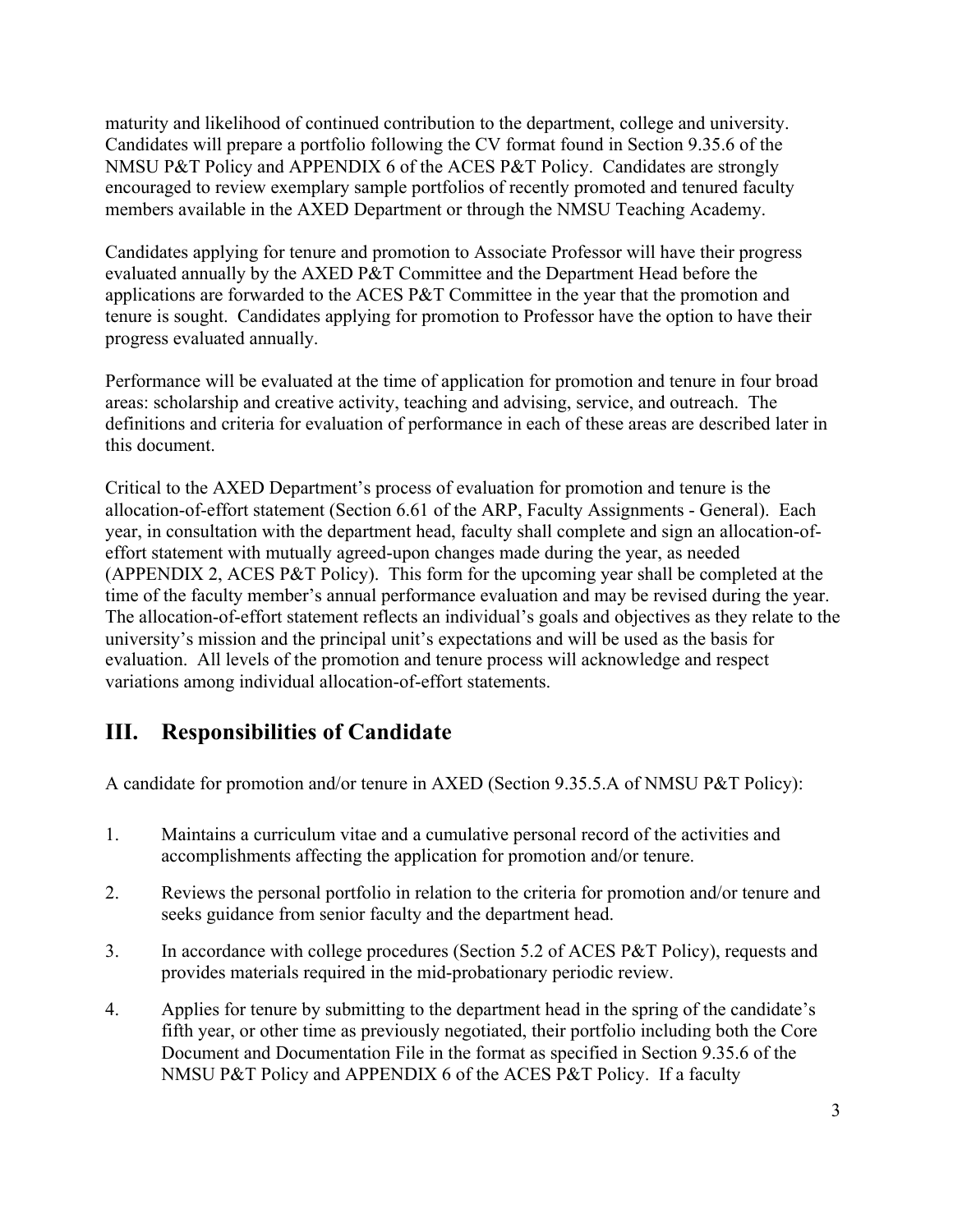member/candidate does not apply for tenure in the fifth year, or extended year as appropriate, and does not submit a resignation letter as contemplated by this rule, the faculty member's employment will terminate with the expiration of the current annual "Temporary Contract".

- 5. Provides the department head with a written list of potential External Reviewers from which letters of evaluation may be requested. The candidate may provide the department head with a list of people they wish not to be reviewers. This item only applies to tenured and Tenure-Track Faculty.
- 6. Requests extensions of the probationary period in accordance with Section 9.35.2.B of the NMSU P&T Policy.
- 7. Has, upon receipt of the recommendation of the AXED P&T Committee and of the department head, five working days to add to the portfolio any correction of factual errors in either recommendation.
- 8. Has, upon receipt of the recommendations of the ACES P&T Committee and of the dean, five working days to add to the portfolio any correction of factual errors in either recommendation.
- 9. In accordance with Section 9.35.7 of the NMSU P&T Policy, requests that the review process be terminated at any time prior to review by the executive vice-president and provost.

# **IV. Responsibilities of the AXED Department Head (PUA)**

The AXED department head (Section 9.35.5.B of NMSU P&T Policy):

- 1. Establishes and monitors a process for a tenured faculty to mentor the candidate in developing the best case for promotion and/or tenure.
- 2. Provides leadership in the collaborative writing and maintenance of department promotion and tenure policy.
- on a regular basis. Also informs Tenure-Track Faculty of the rights to due process, appeal 3. Provides initial information, timelines, and copies of all written guidelines regarding promotion and tenure expectations and policies to all new and continuing faculty members and informal processes for conflict resolution in promotion and tenure.
- 4. In the annual performance reviews of Tenure-Track Faculty, includes written details relating to assigned duties (i.e. the teaching and advising, scholarship and creative activity, service, extension and outreach and apportionment). The reviews also include separate statements addressing progress toward tenure and toward promotion including steps that should be taken to strengthen the faculty member's case.
- review of Tenure-Track Faculty by the department promotion and tenure committee. This 5. Provides leadership in establishing agreed upon department guidelines for an annual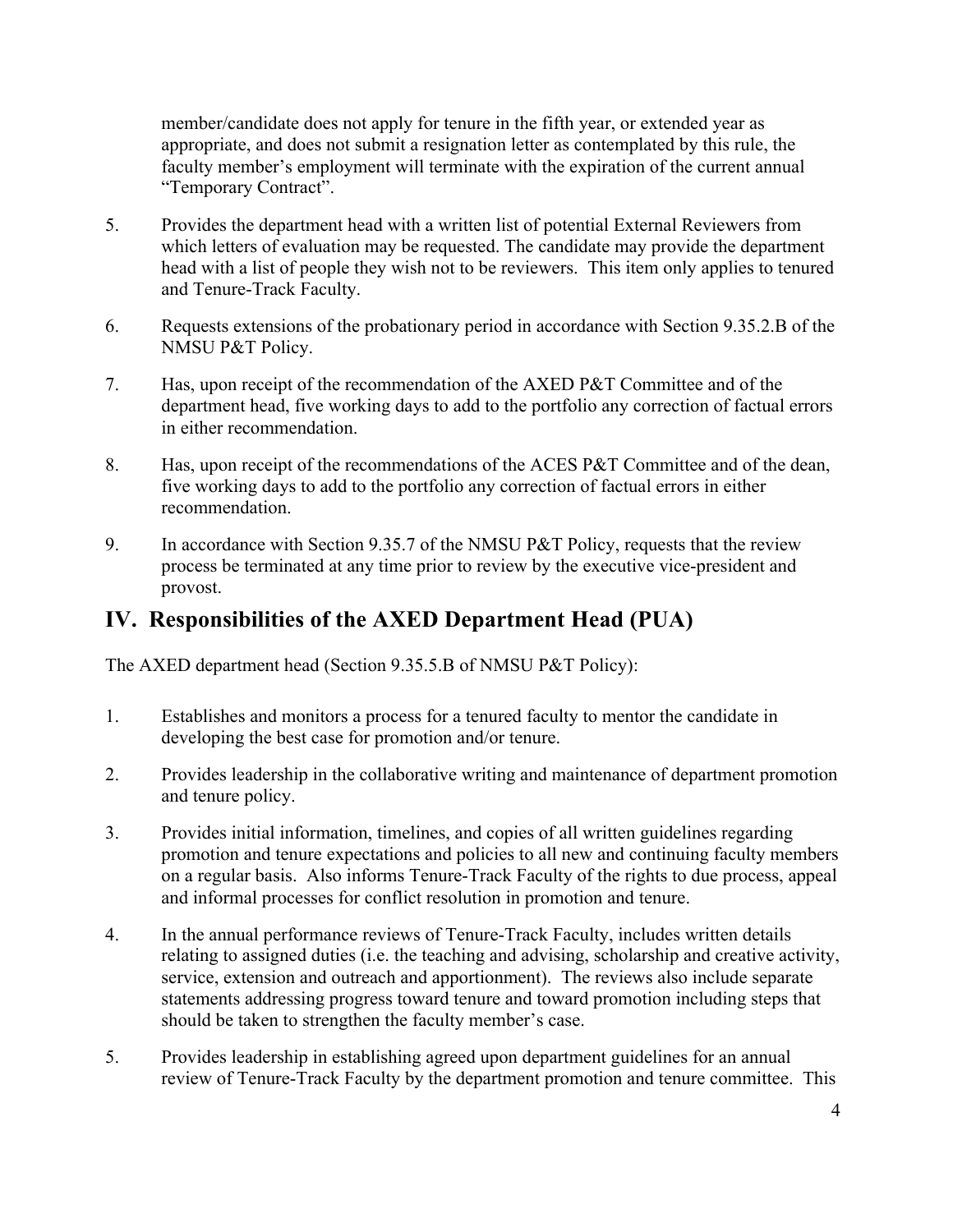review is separate from, and independent of, the department head's annual review of each faculty member.

- 6. Assists Tenure-Track Faculty who have completed five academic semesters or its parttime equivalent in preparing for an optional Mid-Probationary Review.
- 7. In mitigating circumstances, explores with the candidate the need for a time extension. (Section 9.35.2.B of NMSU P&T Policy). With the approval of the candidate, seeks permission from the dean to extend the probationary period.
- tenure. Reviews the portfolio of applicants to ensure its completeness and compliance 8. Provides assistance and guidance to faculty who are applying for promotion and/or with Section 9.35.6 of the NMSU P&T Policy and APPENDIX 6 of the ACES P&T Policy, and, where needed, makes recommendations for improvement.
- 9. The department head, in consultation with the department promotion and tenure committee, will select a list of potential External Reviewers and will contact them. The department head must contact at least one reviewer from the candidate's list provided that they are qualified to be reviewers based on the unit's policy. The department head must ensure those contacted to review the candidate's portfolio do not have a conflict of interest. If there is a perceived conflict of interest the department head needs to justify why the reviewer has no conflict. If the department head contacts somebody on the candidate's list of people they wish not to be a reviewer, the head needs to justify the importance of selecting the reviewer.
- 10. Sees that the department promotion and tenure committee submits recommendations for tenure and for promotion for all candidates.
- 11. Writes an independent evaluation/recommendation concerning each candidate's case for promotion and/or tenure in relation to the criteria for promotion and tenure. This recommendation may be in support of or against supporting either promotion or tenure, or both. It should address the strengths and weaknesses, and level and nature of accomplishments of the candidate.
- promotion and tenure committee and of the recommendation of the department head. This 12. Provides candidates written or electronic copies of the recommendation of the department notification must occur prior to passing the promotion and/or tenure application on to the dean and college promotion and tenure committee.
- 13. Places the department head's recommendation in the candidate's portfolio.

#### **V**. **V. Responsibilities of the AXED P&T Committee**

The AXED Promotion and Tenure (P&T) Committee will consist of all tenured faculty members above the rank of Assistant Professor within the Department. Consideration of candidates for promotion to Professor will be conducted only by committee members who currently hold that rank. At no time will a candidate be considered by fewer than three eligible committee members.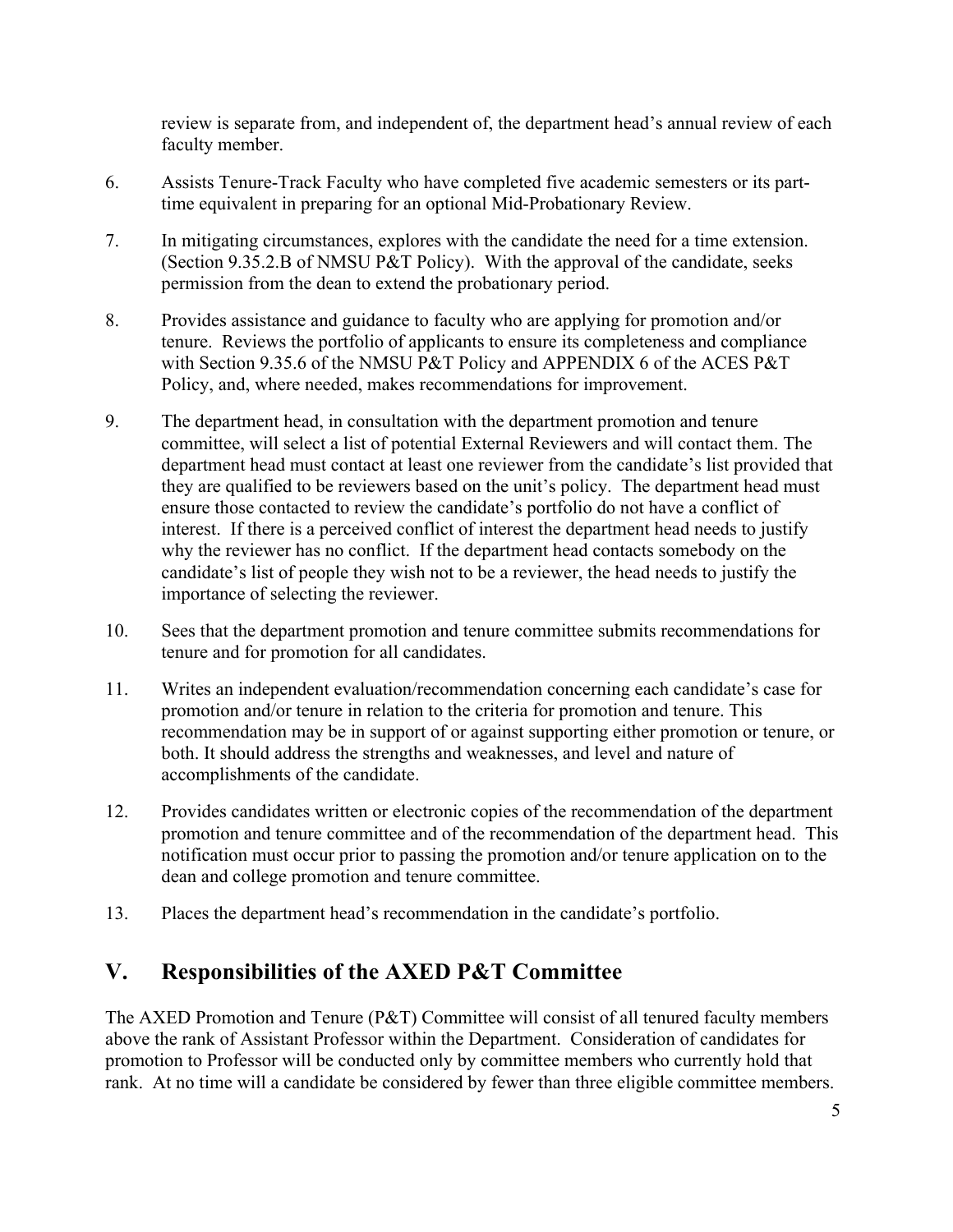If the number of committee members is insufficient, additional tenured and fully-promoted members will be sought from other departments in the ACES College. The committee Chair must be tenured and fully-promoted.

 due dates issued by the executive vice president and provost. The dates indicated in Section The AXED P&T Committee meets each spring, when appropriate, to review and provide feedback to candidates on their progress toward promotion and tenure. They meet again in the fall to consider completed files of candidates who have applied for promotion and tenure. Each college shall determine a timeline for conducting promotion and tenure reviews compatible with 9.35.10 of the NMSU P&T Policy are suggested guidelines; the provost may alter these by further directives; and/or 12-month appointments may require a different time schedule. Candidates applying for tenure and/or promotion in the fall should have the CV portion of their portfolio and letter of application completed by August 1 and their entire portfolio completed by October 1.

The AXED P&T Committee (Section 9.35.5.C of NMSU P&T Policy):

- 1. Examines and reads the portfolio of each candidate.
- 2. Evaluates the candidate according to department promotion and/or tenure standards.
- 3. Considers the candidate's department assignment and role apportionment as specified in the candidate's position description and allocation-of-effort forms.
- 4. Performs an annual review of Tenure-Track Faculty following departmental guidelines and forwards results to department head and dean or equivalent administrator. This review is separate from, and independent of, the department head's annual review of each faculty member.
- 5. Makes recommendations to the department head pertaining to faculty members who are seeking promotion and tenure based on the candidate's portfolio and departmental criteria.
- 6. Records in each candidate's portfolio the committee's vote totals (Section 9.34.3.Q and S of NMSU P&T Policy).
- 7. Places the committee's recommendation in the candidate's portfolio.
- 8. Participates in the optional Mid-Probationary Review process, providing formative feedback to candidates.

# **VI. Joint Appointments**

 in two colleges (Section 9.35.4 of NMSU P&T Policy). The faculty member seeking a 1. In appropriate circumstances, a faculty member may be appointed in two departments or joint appointment must obtain a signed Memorandum of Understanding (MOU) signed by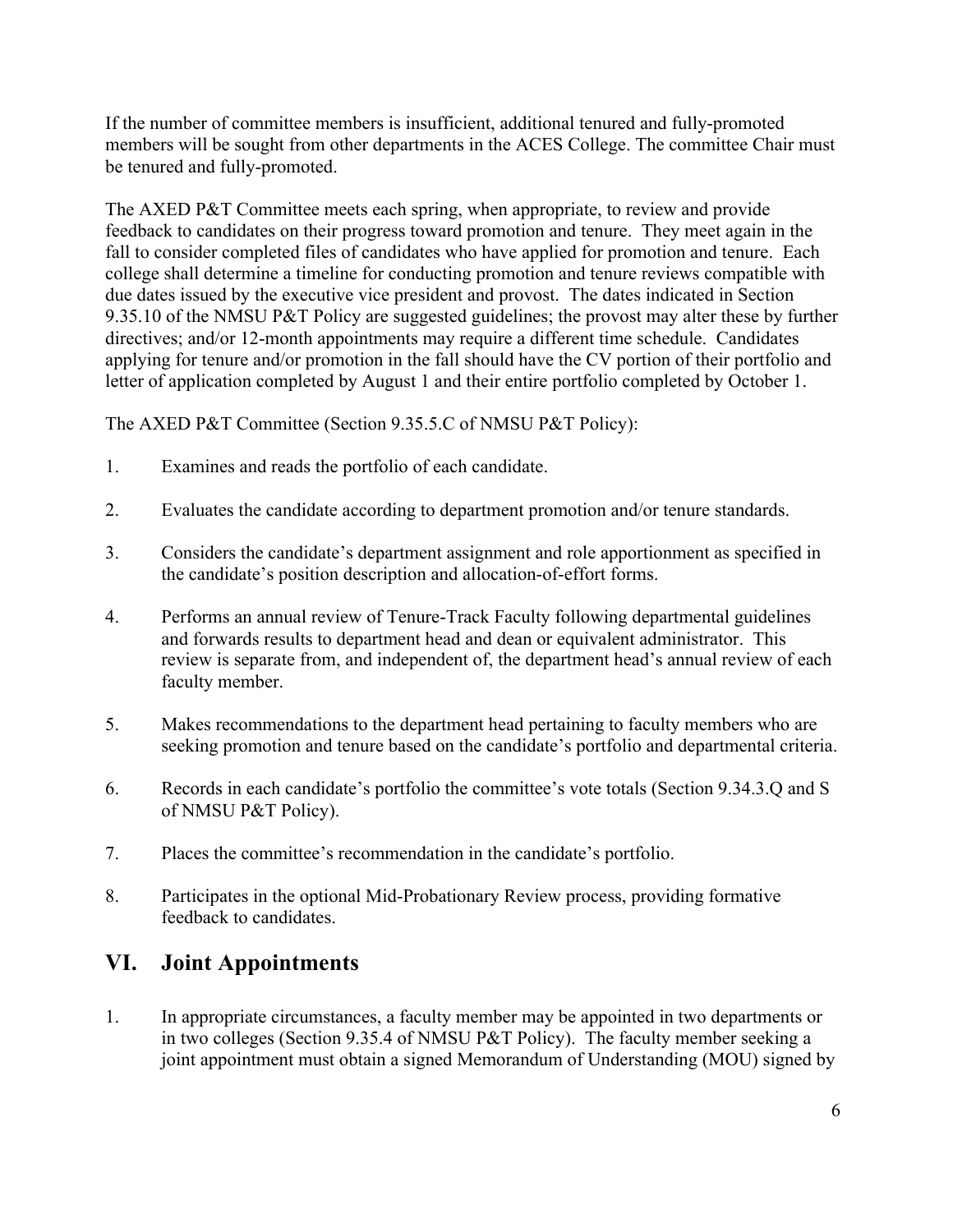the department head and dean of each involved unit. The MOU must state the agreement between the involved units in the following areas:

- (1) The units involved and the intended tenure home. It must identify the Principle Unit where tenure resides or will reside if applicable. In joint appointments with centers or institutes, the tenure home must reside in a Principle Unit. In joint appointments with two or more academic units, one unit must be designated, by mutual agreement, as the tenure home.
- (2) Expectations for workload and Allocation of Effort, including specific responsibilities distributed between the involved units.
- (3) The term of appointment and any other conditions of employment.
- (4) Provisions explaining the process for the annual performance evaluation and promotion and tenure reviews, renewal of the joint appointment, and salary increases. Each unit must provide recommendations in annual, probationary, tenure, and promotion reviews.
- tenure policy for the ACES College. In the case of a candidate with a joint appointment 2. Section 7.2.4 of ACES P&T Policy further specifies joint appointment promotion and among principal units, all promotion and tenure committees from principal units in which the candidate shares appointment must review the candidate's portfolio pertaining to the appointment in their principal unit*.* 
	- (1) The candidate will follow the guidelines of the primary principal unit (identified in the Memorandum of Understanding - Section 9.35.4.A of NMSU P&T Policy) regarding the format used in preparation of the portfolio.
	- (2) The recommendation of each principal-unit promotion and tenure committee will be shared only with that unit's PUA and the college promotion and tenure committee.

### **VII. AXED Policies Governing Recommendations for Tenure and Promotion to Associate Professor**

A candidate being considered for tenure and promotion to Associate Professor in the AXED Department should have a sustained level of performance in and commitment to the four broad areas of scholarship and creative activities, teaching and advising, service, and outreach based on their assignment.

1. The candidate should have developed a successful research program and be able to provide evidence of scholarly and creative activity such as professional publications and presentations, peer recognitions, program innovations, grants and contracts, and/or other creative activities typically associated with their assignment. The candidate should demonstrate effective leadership and management of their research program.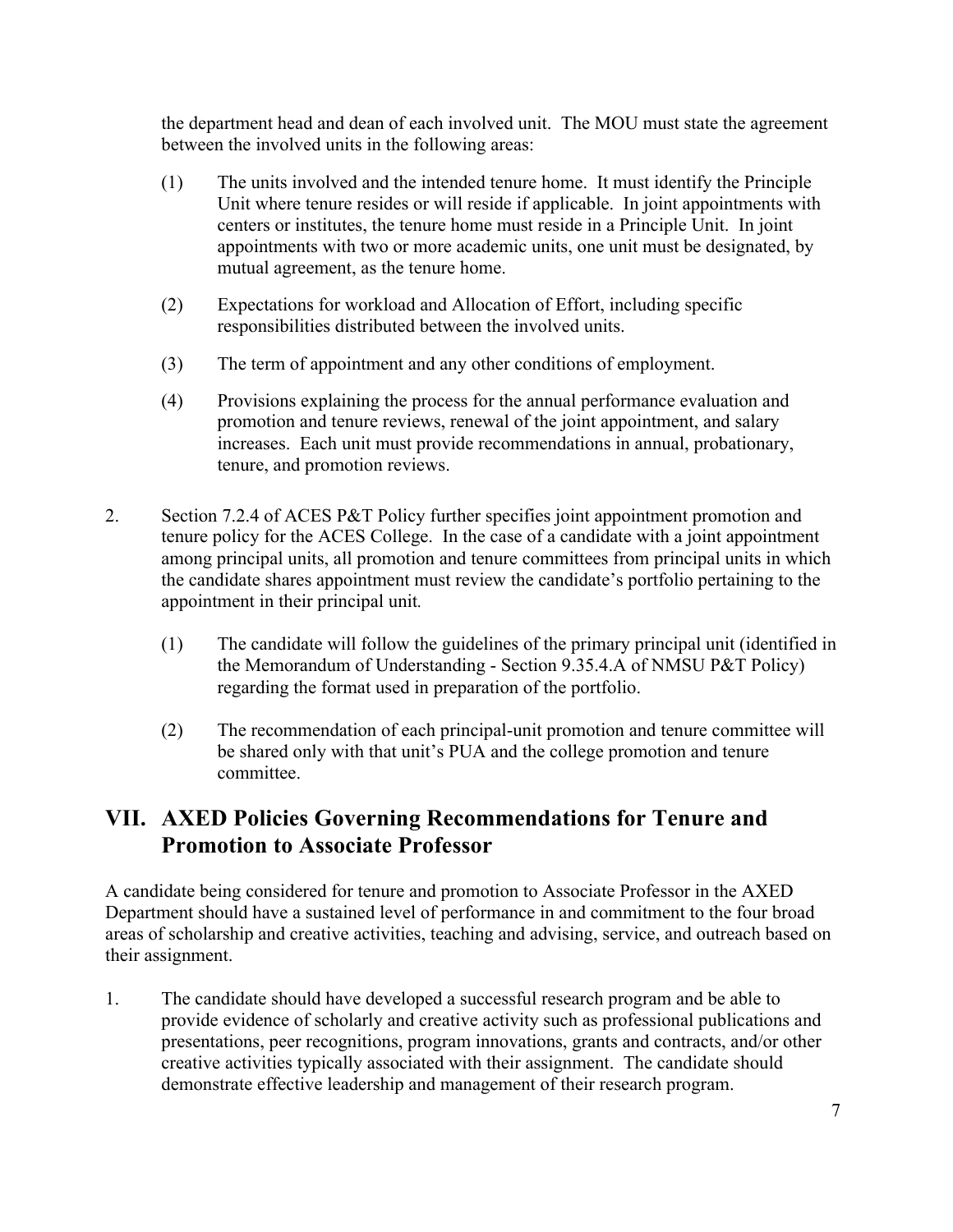- 2. The candidate should exhibit high quality teaching and advising as evidenced primarily by student and peer evaluations of teaching. They should provide evidence of reflective continuous improvement of their courses and instruction. The candidate should be a member of the graduate faculty, and demonstrate effectiveness in advising students and serving on graduate committees.
- activities such as committee assignments, advising a student organization, and/or program 3. In the area of service, the candidate should be an active participant in appropriate professional organizations. They should demonstrate effective participation in supporting planning at the department and college levels.
- 4. In the area of outreach, the candidate should demonstrate effective educational programs, support activities, recruiting, and interactions with their key stakeholder groups.
- 5. The candidate should exhibit a commitment to professional development in scholarship and creative activities, teaching and advising, service, and outreach.

# **VIII. AXED Policies Governing the Recommendation for Promotion from Associate Professor to Professor**

 his/her own immediate field to its larger purposes. The rank of Professor is unique among the academic ranks. A Professor should exhibit a substantial command of his/her whole field and a well-marked, sound, and significant scholarly view of his/her own. In other words, he/she has something to "profess', to present as his/her mature and considered view of the field as a whole. Further, his/her views should manifest a deep understanding of the general purposes of the University, and he/she should be capable of relating

Promotion to Professor should not be considered to be forthcoming merely because of years of service to the University. A candidate being considered for a Professorship is expected to have maintained all the qualities and conditions required for tenure and the Associate Professor rank. In addition, a Professor should exhibit the following:

**Balanced Contributions** 

1. Balanced Contributions Impact in all four areas of faculty effort: scholarship and creative activity, teaching and advising, service, and outreach.

2. Special Stature in Her/his Field

 This can be accomplished by a combination of contributions as judged by her/his peers both on and off campus in the following areas that correspond to her/his assigned activities.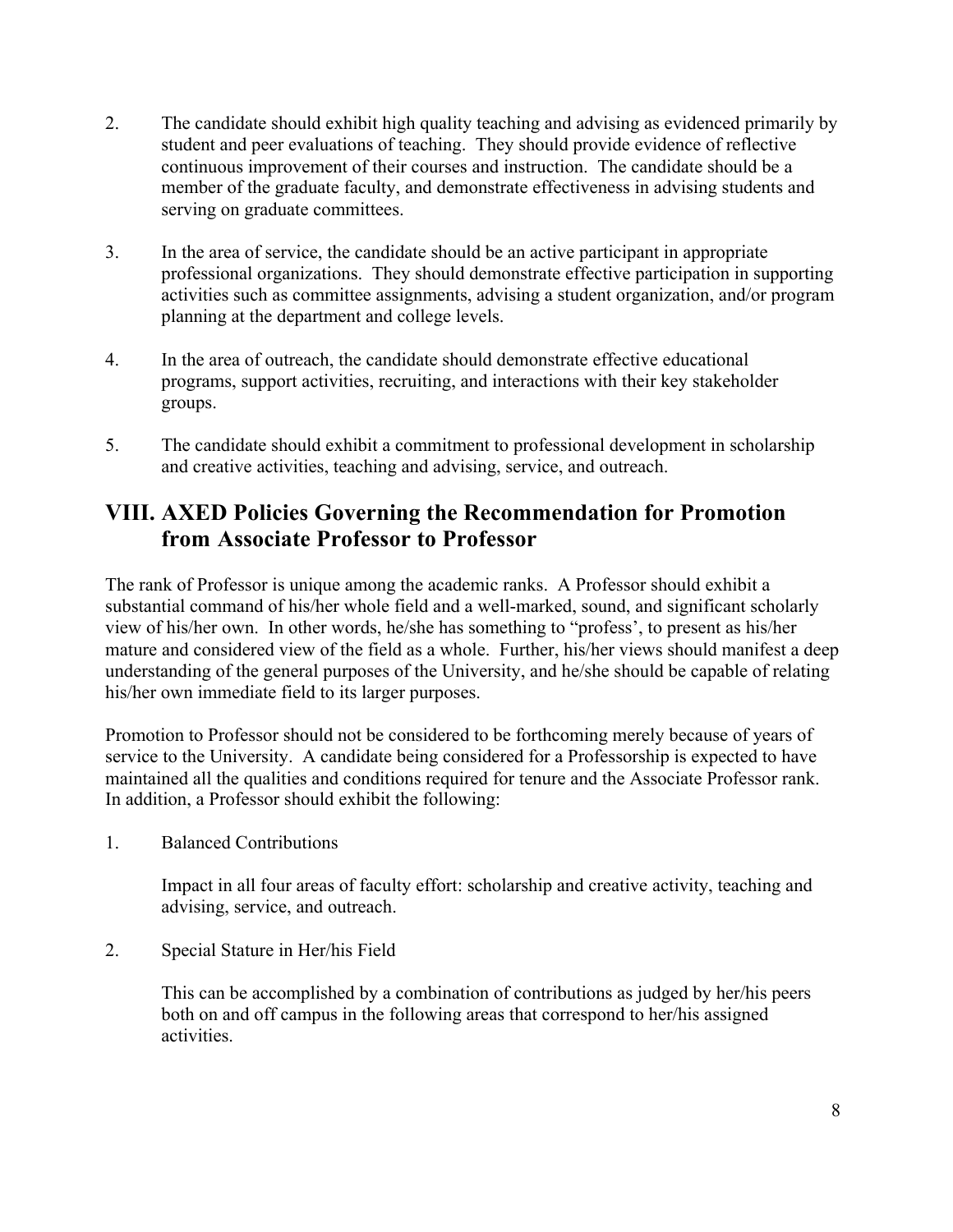- undergraduate/graduate levels. (1) Teaching Ability: As indicated by innovation, enthusiasm, peer recognitions, and/or contributions to activities designed to foster quality instruction at the
- (2) Scholarship and Creative Ability: As indicated by publications, grant or contract support, peer recognitions, and/or contributions to priority research initiatives.
- (3) Professional Service and Outreach: As indicated by involvement in college, university, state, regional, national, and international groups within his/her field.
- 3. Leadership (see Section IX.5.1 below)

# **IX. Specific AXED Criteria for Evaluating Candidates for Promotion and Tenure to be Applied to Sections VII and VIII**

 will be used to evaluate all faculty members. Evaluations will be based on the position The AXED Department is composed of both tenured and tenure-track faculty. The same criteria description and annual allocation-of-effort statements (APPENDIX 2 of ACES P&T Policy).

- 1. Scholarship and Creative Activity (Section 9.31.3.D of NMSU P&T Policy and Section 6.3 of ACES P&T Policy)
	- (1) At NMSU, scholarship and creative activity is grounded in Boyer's concept of the four scholarships:
		- (a) The scholarship of discovery involves processes, outcomes, and the passionate commitment of the professoriate and others in the university to disciplined inquiry and exploration in the development of knowledge and skills;
		- (b) The scholarship of teaching involves dynamic, reciprocal, and critically reflective processes among teachers and learners at the university and in the community in which their activity and interaction enriches and transforms knowledge and skills, taught and learned;
		- (c) The scholarship of engagement refers to the many and varied ways to responsibly offer and employ knowledge and skills to matters of consequence to the university and the community; and
		- (d) The scholarship of integration is the process by which knowledge and skills are assessed, interpreted, and applied in new and creative ways to produce new, richer, and more comprehensive, insights, understanding, and outcomes.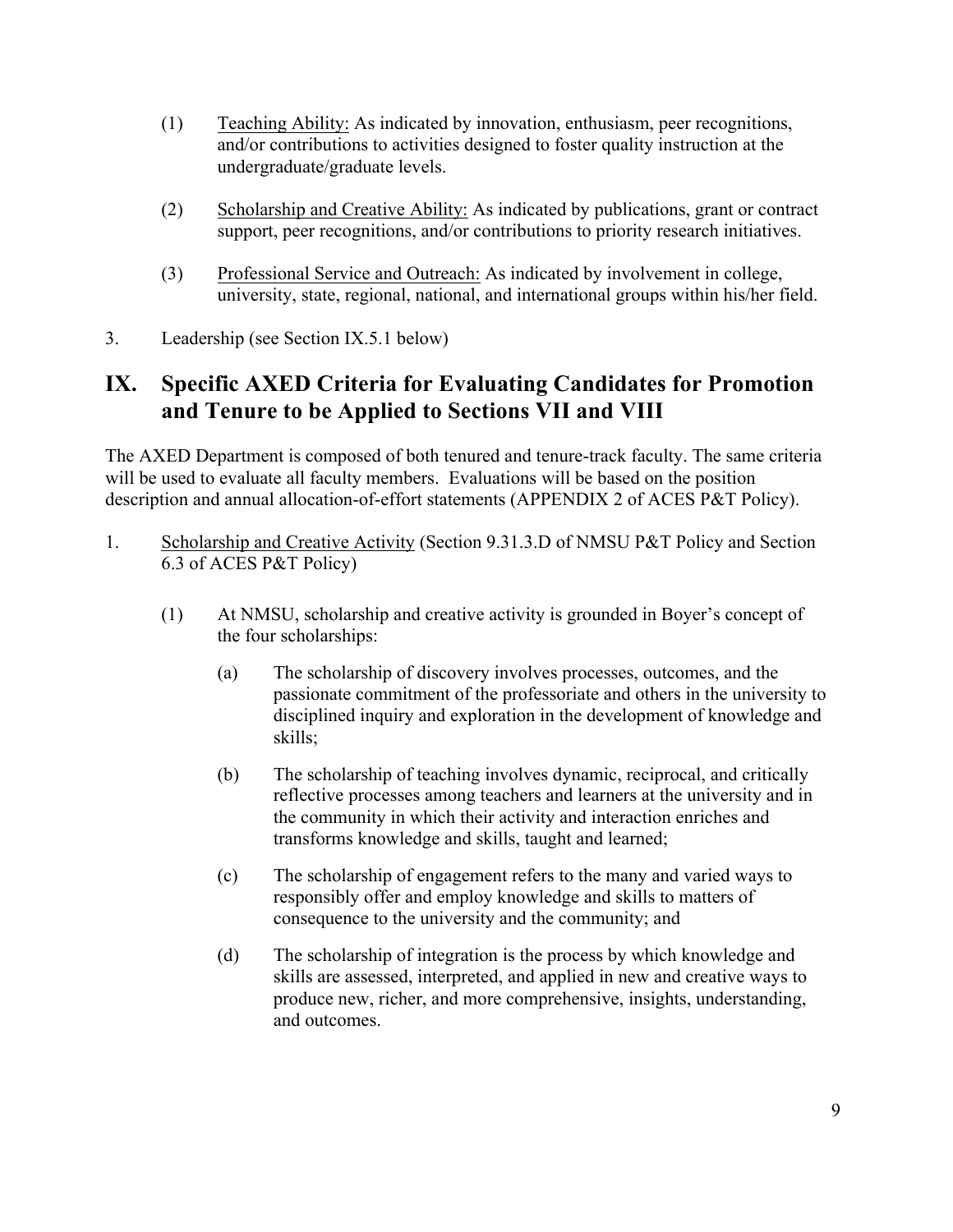### Reference

 Boyer, E. L. (1990). *Scholarship reconsidered: Priorities of the professoriate.*  New York: Carnegie Foundation for the Advancement of Teaching.

- (2) NMSU definition of scholarship and creative activity (Section 9.31.3.D of NMSU P&T Policy): Products developed through these processes, are typically public, open to peer review, and available for use by others, but may also include classified projects, protected intellectual property or other confidential materials. Scholarship and creative activity can take many forms, including but not limited to refereed publications and patented intellectual property.
- (3) Evaluation criteria for scholarship and creative activity (Section 9.31.3.D of NMSU P&T Policy): All scholarly activity and outcomes, regardless of funding source, must consider the following criteria adapted from Diamond (2002):
	- (a) The activity's purposes, goals, and objectives are clear. The objectives are realistic and achievable. It addresses important questions in the field.
	- (b) The activity reveals a high level of discipline-related expertise. The scholar brings to the activity a high level of relevant knowledge, skills, artistry, and reflective understanding.
	- (c) Appropriate methods are used for the activity, including principles of honesty, integrity, and objectivity. The methods have been chosen wisely, and applied effectively. It allows for replication or elaboration.
	- (d) The activity achieves its goals and its outcomes have significant impact. It adds consequentially to the field. It breaks new ground or is innovative. It leads to further exploration or new avenues for exploration for the scholar and for others.
	- (e) The activity and outcomes have been presented appropriately and effectively to its various audiences.
	- (f) The activity and outcomes are judged meritorious and significant by one's peers.
	- (g) The scholar has critically evaluated the activity and outcomes and has assessed the impact and implications on the greater community, the community of scholars and on one's own work. The scholar uses this assessment to improve, extend, revise, and integrate subsequent work.

### Reference

Diamond, R. M. (2002). *Serving on promotion, tenure, and faculty review committees: A faculty guide, 2nd ed.* Bolton, MA: Ankar Publishing.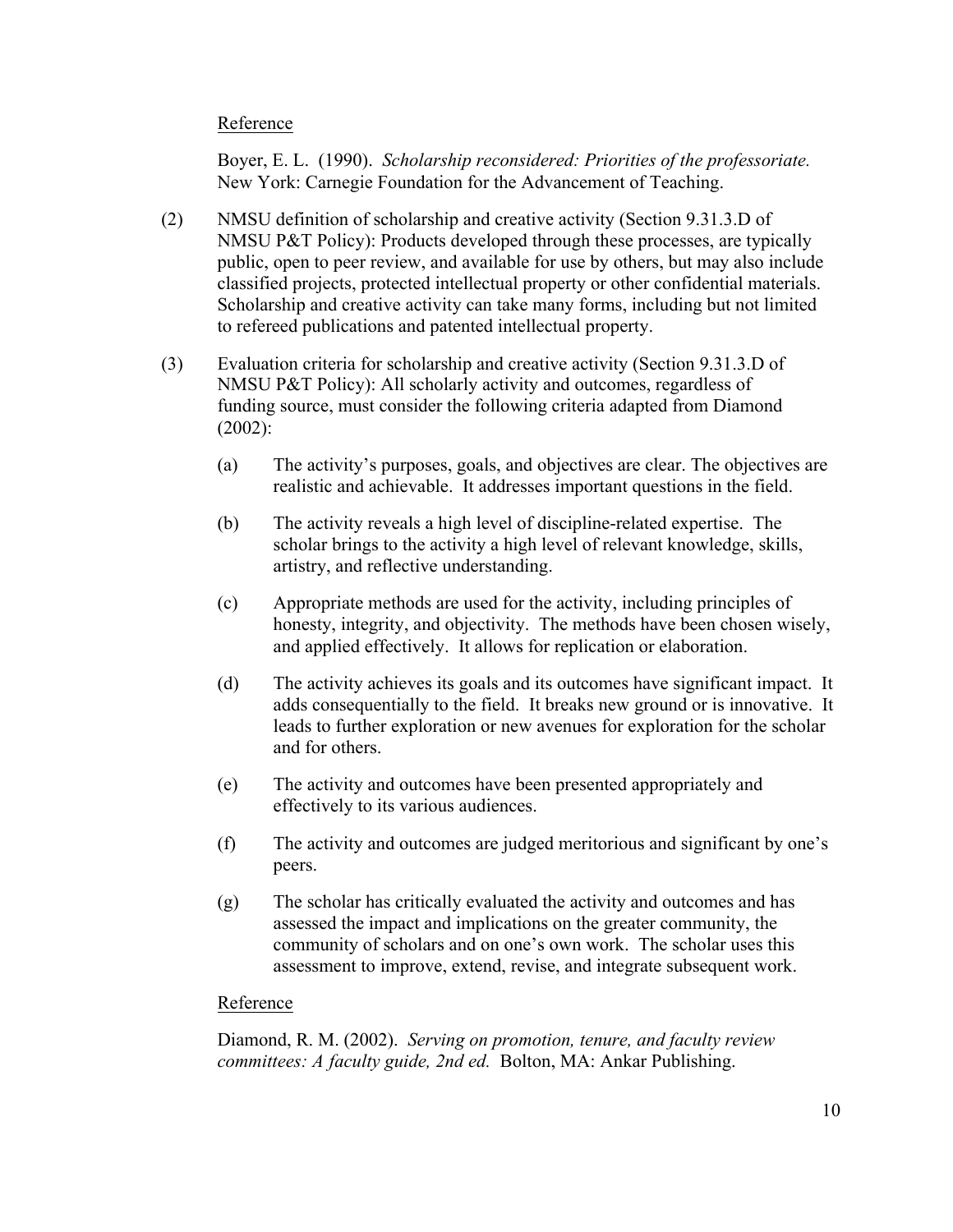- (4) The AXED Department will require, as a condition for promotion and tenure, that faculty engage in scholarly and creative activity which is broadly defined as academic endeavors that will establish the faculty member as an expert, leading to the generation and dissemination of new knowledge. This knowledge should b subject to peer review and shared through written publications, oral presentations improved practice, program development or other professional advances. The Department recognizes all four areas of scholarship (Boyer, 1990).
- (5) Although most faculty members in the department have a joint appointment between teaching and research, some faculty members may have 100% teaching or Instruction and General appointments. Regardless of the appointment, all faculty members are expected to engage in scholarship and creative activity that contributes to the role and mission of the department, college and university. A candidate for promotion and/or tenure should display a productive and creative mind through scholarship and creative activity in terms of quality and quantity. The candidate should demonstrate original and creative work in the discipline. Collaborative and inter-disciplinary works are encouraged and will be evaluated in accordance to the candidate's role and contribution in the joint effort.
	- efforts), are also highly valued. Successful pursuit of grant and contract (a) Evaluation of the success of scholarship and creative activity can take a variety of forms. Scholarly activities that will be valued for tenure and promotion will not be limited to refereed research publications. Scholarly activities that transfer research-based knowledge or technology, or in other ways attempt to solve problems for the Department's diverse clientele (e.g. professional articles, presentations, and curriculum development funding is another highly valued form of scholarship and creative activity.
	- reviewed awards for scholarly activity, and grants and contracts are publications, and work with graduate students on theses and creative (b) Peer recognition, widely evaluated, is considered one of the more important measures of scholarly and creative activity success. Writing and publishing books, papers in peer reviewed journals, refereed papers published in conference proceedings, bulletins, research reports, peer indicators of high-quality scholarship. Papers and posters presented at professional meetings, papers published in non-peer-reviewed components are also indicators of successful scholarship and creative activity, although these examples must be accompanied by the higher forms of peer-reviewed scholarship to merit promotion and/or tenure.
- 2. Teaching and Advising (Section 9.31.3.C of NMSU P&T Policy and Section 6.2 of ACES P&T Policy)

Principal units should give special attention to allocation of effort and the relative importance of each component of teaching-effectiveness evidence. The resulting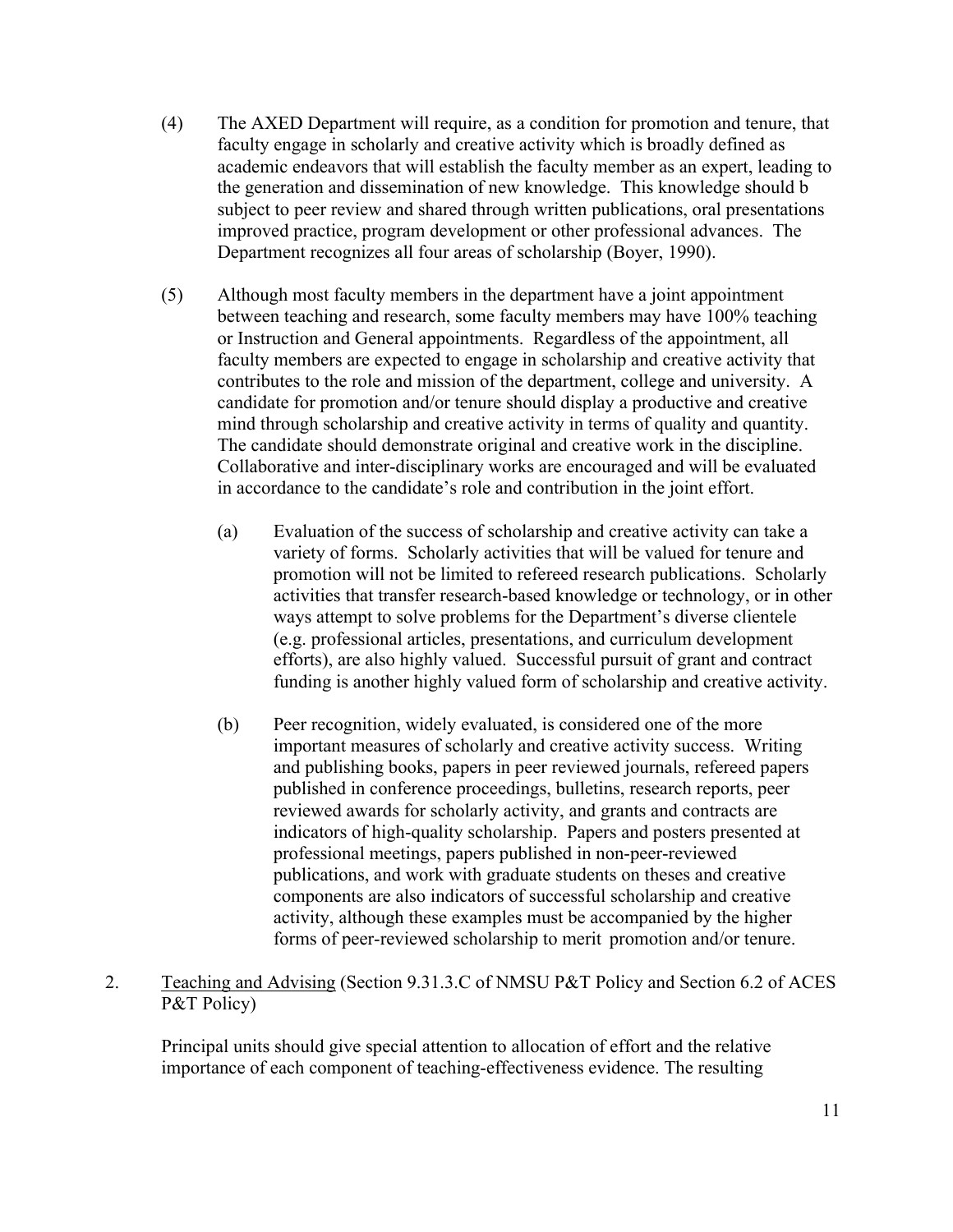guidelines for evaluating teaching that are determined by each principal unit should reflect the teaching outcomes that are valued most by that unit. In addition, the guidelines should reflect the relative importance of the different components for each individual under review.

 in the AXED Department. Research based on effective teacher characteristics (Feldman, High quality teaching and advising are fundamental responsibilities of all faculty members 1989 and 1988; Rosenshine & Furst, 1971; Seevers, Dormody, & VanLeeuwen, 1999) serves as the foundation for assessing effective teaching in the AXED Department. Effective teaching behaviors include, among others: Clarity, variability of methods, enthusiasm, task oriented and businesslike behaviors, and student opportunity to learn the criterion material. Faculty members are responsible for providing high quality instruction at both the undergraduate and graduate levels. High quality student advisement is equally essential.

- evaluation of teaching scores (quantitative and qualitative) and peer evaluations. (1) High quality teaching performance is expected and attested to by strong student Letters from former students are also appropriate as a source of feedback. Innovative teaching techniques, new curricula, and new courses will also be considered. Student placement and performance in internships and other professional endeavors is also an important component of effective instruction. Written summaries of personal teaching philosophies and faculty members' summaries of self-reflection of teaching are encouraged.
- peer review of teaching (by a qualified faculty member at a higher rank). Multiple (2) The candidate must provide documentation in their portfolio of at least one (1) peer reviews of teaching are desirable.
- Department and viewed as an indicator of current and future performance in performance goals on the allocation-of-effort form. These activities can be (3) High quality undergraduate and graduate advising are also critical to the AXED teaching. Evidence of satisfactory performance regarding student advising is therefore, necessary. Faculty members should actively engage in appropriate advising activities as identified through individual job descriptions and/or annual evaluated in numerous ways, including but not limited to:
	- (a) Assisting students in selection of courses and/or careers.
	- (b) Recording progress to completion of degree requirements.
	- (c) Writing letters of recommendations for awards, scholarships, internships and jobs.
	- (d) Assisting students in obtaining professional employment.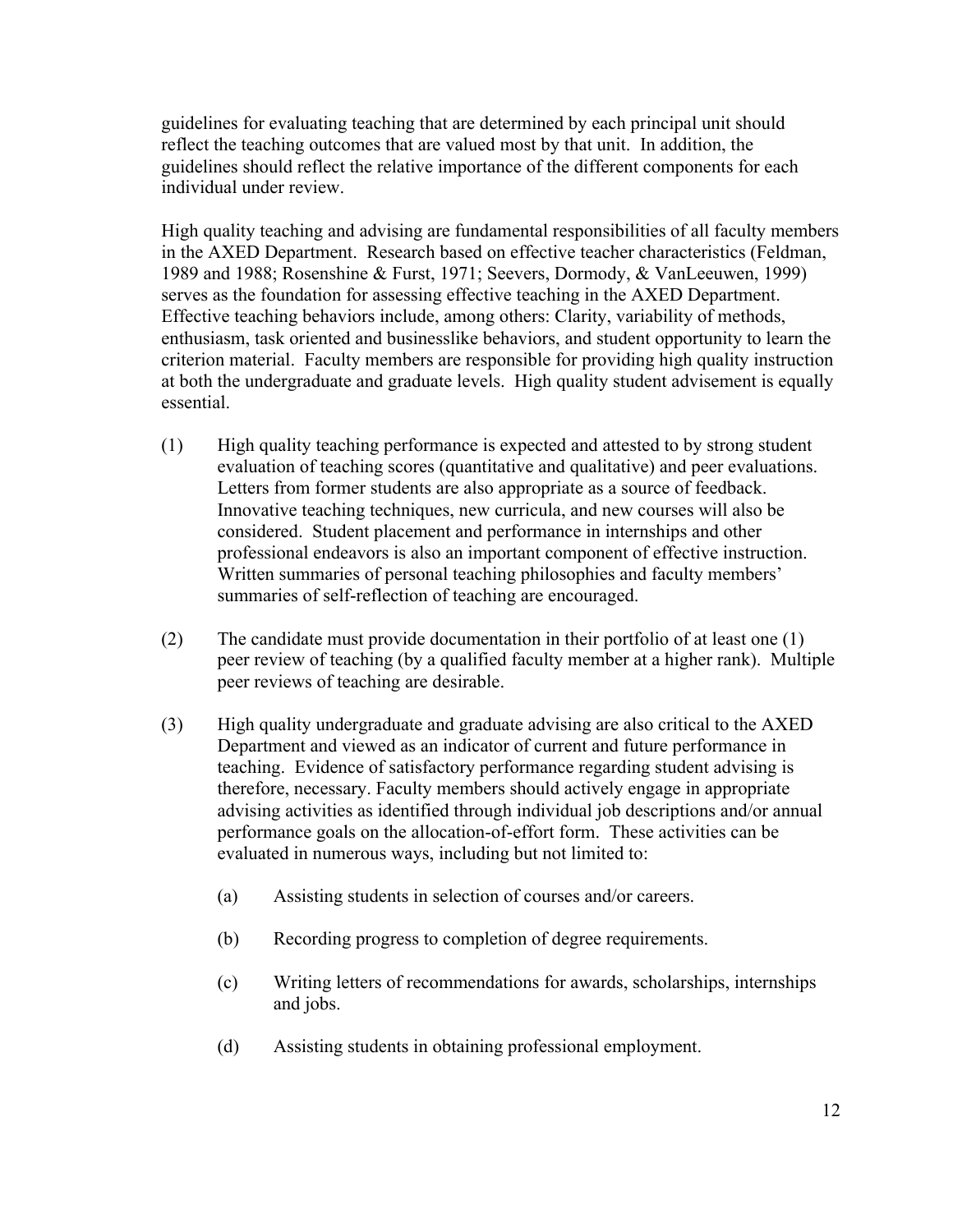- (e) Facilitating student participation in professional development experiences.
- (f) Supervising student research, creative components, and serving on graduate committees.
- (g) Advising student organizations or clubs.
- (h) Evidence of other forms of student mentoring or support.

### References

Feldman, K. A. (1989). The association between student ratings of specific instructional dimensions and student achievement: Refining and extending the synthesis of data from multisection validity studies. *Research in Higher Education, 30*(6), 583-632.

Feldman, K.A. (1988). Effective college teaching, from the students' and faculty's view: Matched or mismatched priorities. *Research in Higher Education, 28*(4), 291-344.

Rosenshine, B. and Furst, M. (1971). Research on teacher performance criteria. In B. O. Smith (ed*.). Research in Teaching Education*, 27-72. Englewood Cliffs, NY: Prentice Hall.

Seevers, B. S., Dormody, T. D., and VanLeeuwen, D. L. (1999). Developing a valid and reliable student evaluation of teaching (SET) instrument. *NACTA Journal, 43*(4), 15-19.

3. Service (Section 6.5 of ACES P&T Policy)

Service is very important to the overall ACES mission and is expected of all faculty members. The weight given to service activities during evaluation may vary considerably based on the candidate and the significance of the activity. The evaluation's focus needs to be on the activity's importance relative to the candidate's professional expertise, the work's quality and expectations placed on the candidate at the time of hiring and during annual reviews.

 responsibilities. Some service activities valued by the AXED Department are: The primary responsibilities for faculty in the AXED Department are teaching and scholarly and creative activity. However, within the constraints of those responsibilities, faculty members are expected to perform satisfactorily on service activities. Service efforts could be engaged in at various levels such as: department, college, university, community, state, national, international and professional organizations. Service activities are evaluated according to a candidate's allocation-of-effort agreements. Faculty are urged to maintain an appropriate balance with teaching and scholarship

(1) Departmental: Participation in departmental planning and operation is recognized as an essential part of the duties of all faculty members.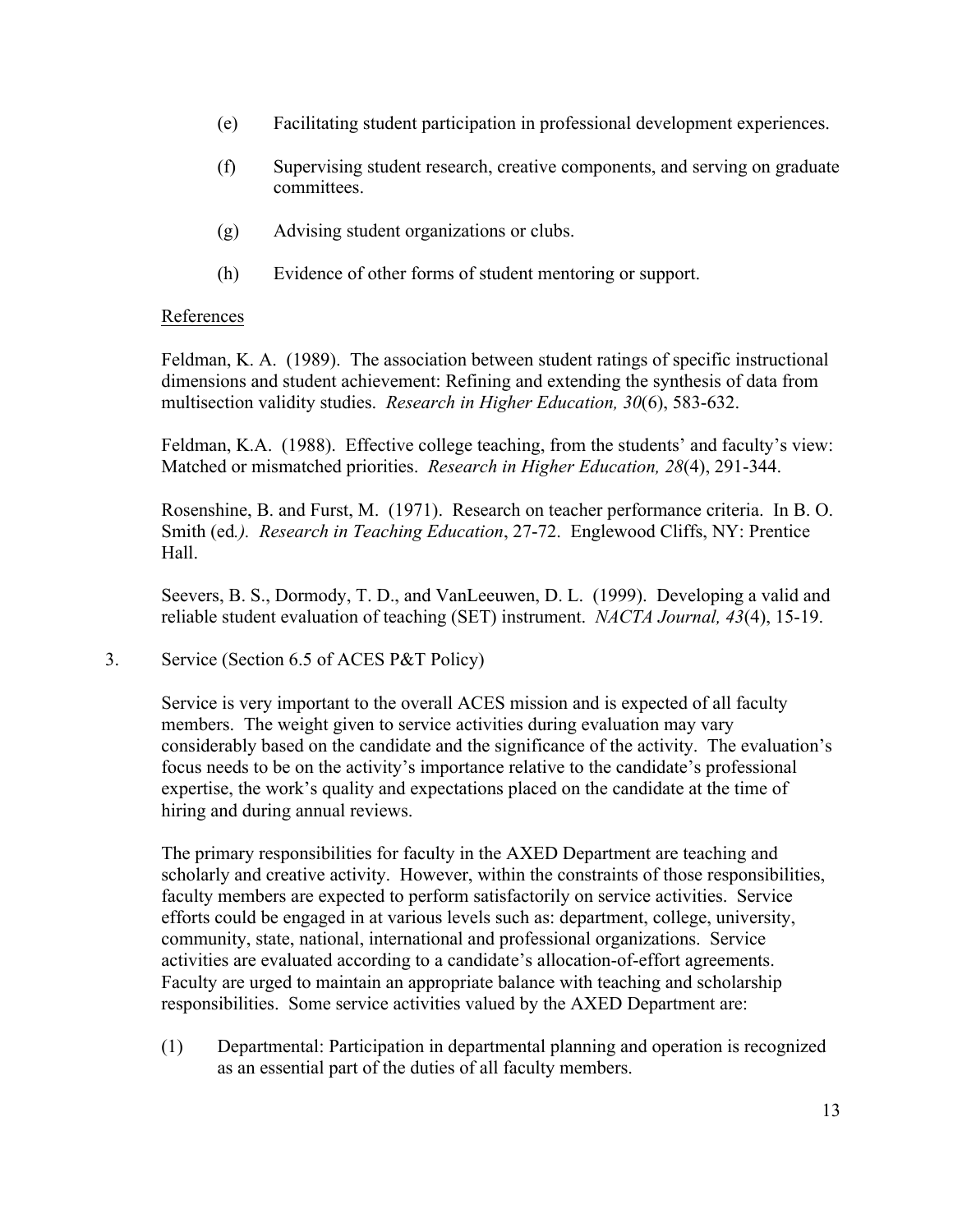- (2) College: Participation in college planning and committees is highly desirable and considered to be an important duty of all faculty members.
- (3) University: Faculty participation in university affairs is desirable and may reflect favorably on the individual and department.
- (4) Community: Service to the community will be considered to the extent that it contributes directly to the stature of the department, college, and university.
- (5) State: Service to various state agencies and stakeholder groups is highly valued.
- (6) National: Service to various agencies and/or organizations at the national level is encouraged.
- (7) International: Activities and consulting work in an international setting or leadership in international organizations is supported, especially for senior faculty members.
- (8) Professional organizations: Active membership and participation in professional societies are recognized as an essential part of scholarship as well as service. Activities as a reviewer, editor, officer, or committee chair in professional organizations reflect recognition by peers and are a credit to the individual, department, college, and university.
- 4. Outreach (Section 6.4.2 of ACES P&T Policy)

 outreach that the AXED Department would value include: Outreach involves external linkages with private and jurisdictional entities in which faculty members' roles are contingent upon their professional capacities. Outreach may be seen as part of the NMSU public relations effort, and while it does not have a direct and immediate measurable benefit for NMSU, it enhances the status of NMSU in the community and the state. Outreach activities may benefit affiliated professional service organizations as well as help build long-term relationships between NMSU and its stakeholders. Faculty who conduct outreach programs generate and apply knowledge to address community needs without necessarily engaging community input. Examples of

- (1) Educational programs for agricultural and Extension education youth and adult stakeholder groups
- (2) Agricultural literacy and other educational programs for non-agricultural youth and adult audiences.
- (3) Technology transfer activities.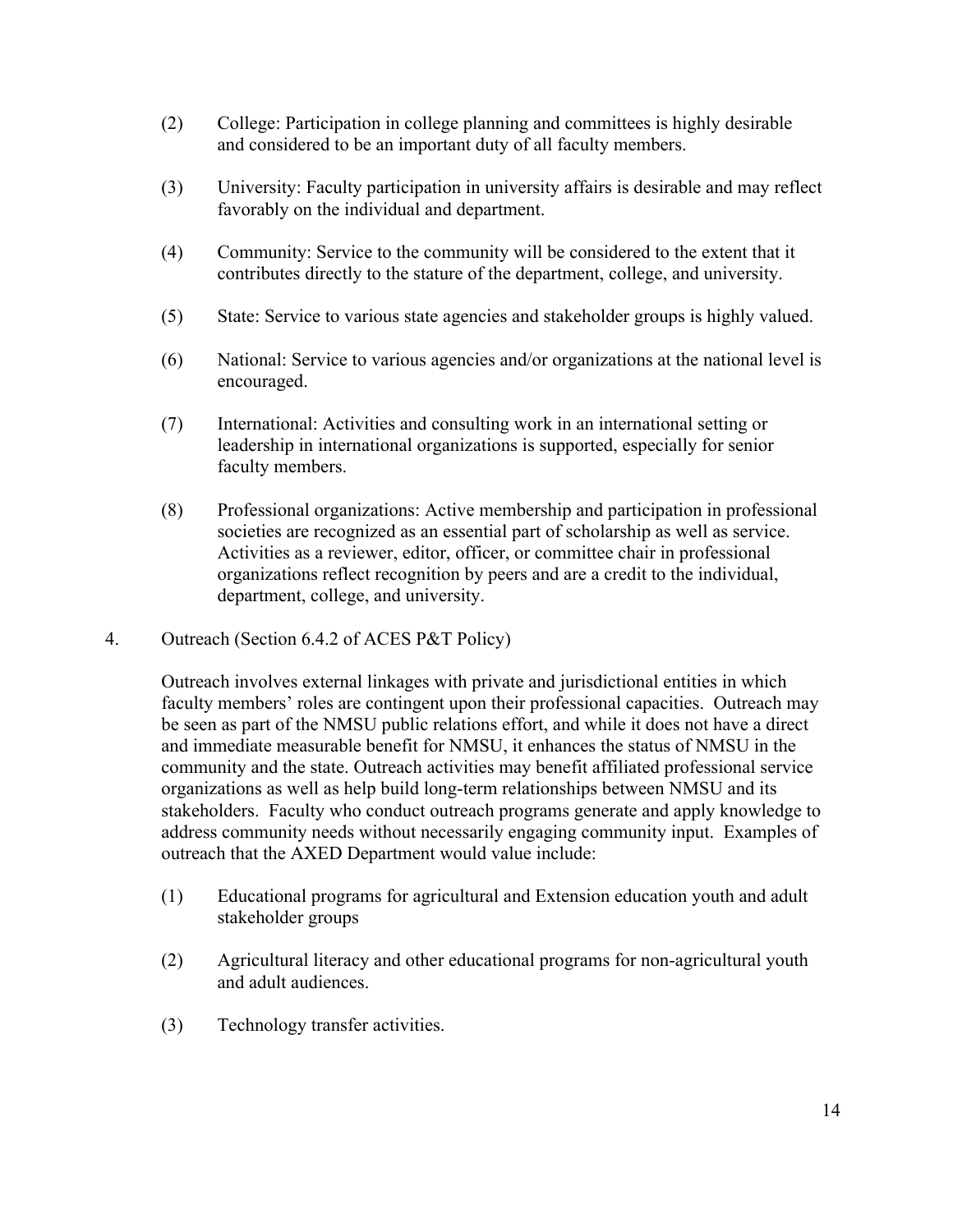(4) Student recruitment activities. This is viewed by the department as a necessary outreach area for all faculty.

Outreach activities differ from extension activities in that they are not provided or delivered by the New Mexico CES, but may include CES. In addition, input from clientele is not necessarily sought in regard to outreach activities, but is always a part of extension activities. Outreach activities differ from service activities in that they are external and do not directly benefit NMSU in the immediate future.

5. Leadership (Section 6.1 of ACES P&T Policy)

While a candidate's performance must be evaluated through their contributions to teaching and advising, scholarship and creative activity, service, and outreach, leadership is an important component. Leadership must not be considered as a separate area to be evaluated. Rather, when applicable, its value should be considered in how it affects performance in one or more of the four areas of faculty effort.

Leadership should embody initiative, perseverance, and originality. Candidates should show that they are having an impact through contributions to the advancement of their profession and the university. This is of particular importance when applying for promotion from Associate Professor to Professor.

Evidence of leadership may include but is not limited to:

- (1) Serving as chair of departmental, college, and university level committees.
- (2) Serving on college and university level committees.
- (3) Assuming leadership roles in professional organizations.
- (4) Effective mentoring of junior faculty.

### **X. Additional General Policies for the Promotion and Tenure Process**

- 1. Performance evaluations will be conducted annually as described in Section 9.31 of the NMSU P&T Policy, and all yearly performance reports for the review period will be included in the portfolios submitted by the candidates.
- tenure clock in accordance with the provisions in Section 9.35.2.B of NMSU P&T 2. A candidate for promotion and/or tenure may temporarily suspend the promotion and Policy.
- 3. A candidate may review all items included in the portfolio assembled prior to the review by appropriate committees, administrators, and/or External Reviewers.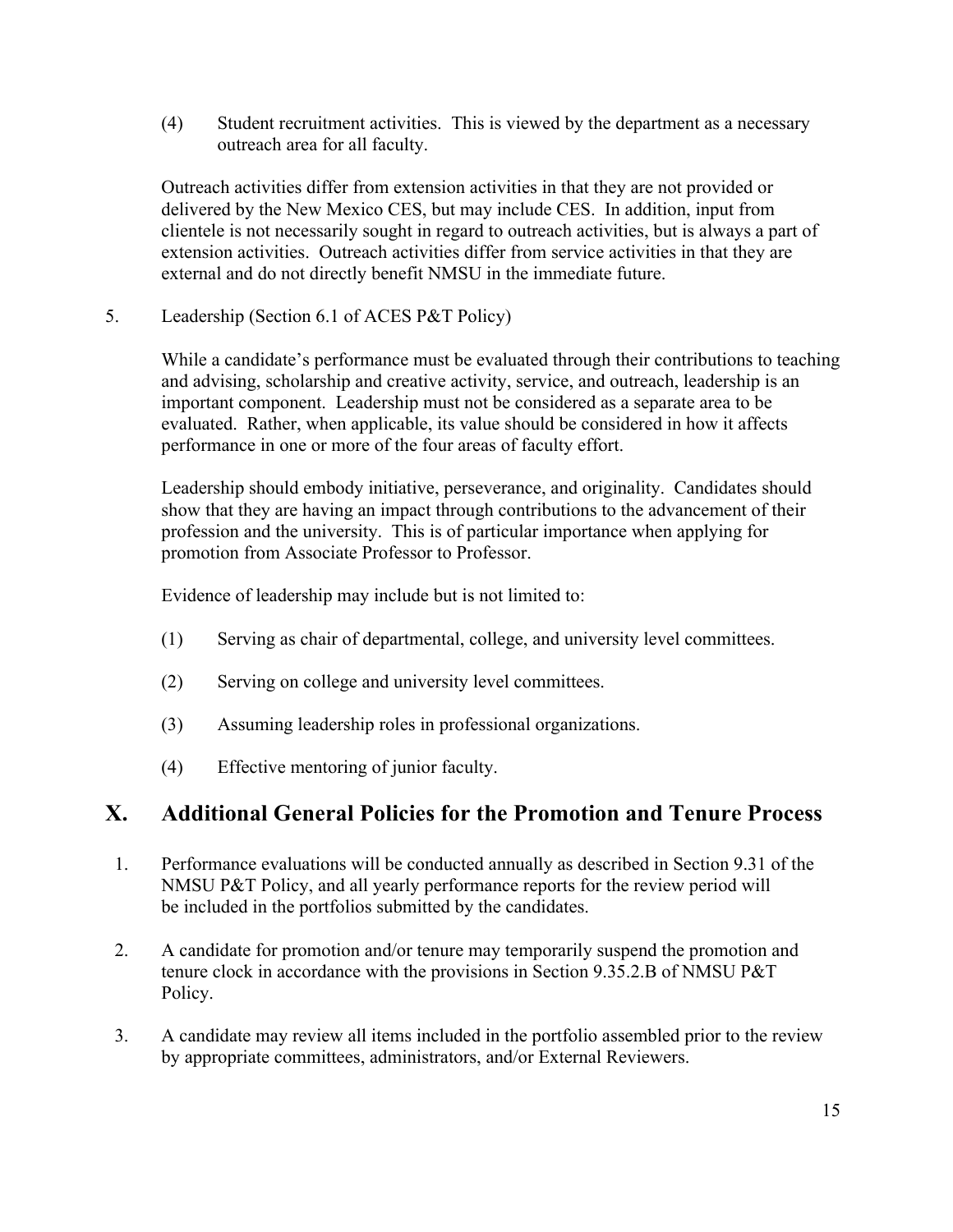- Committee Chair will present this information to the ACES P&T Committee when it 4. A candidate for promotion or tenure may change, add, or delete materials from their portfolio at any time after its submission to the AXED P&T Committee but prior to transmittal of the core document from the Department to the ACES College. Any changes must be accompanied by a letter of transmittal to the department head and the Chair of the AXED P&T Committee. Once the portfolio has been submitted to the College, any requested change, addition or deletion should be submitted to the department head along with a letter of transmittal. The department head and AXED P&T meets about this candidate (Section 6.9 of ACES P&T Policy).
- 5. An evaluator may request additional information at any time prior to issuance of their recommendation by submitting a written request to the department head and the Chair of the AXED P&T Committee, who will transmit the request to the candidate.
- place in their offices. During the Fall when a candidate is being considered for promotion 6. Confidentiality and security of records will be maintained by the department head and AXED P&T Committee members at all times. Each will keep records locked in a secure and/or tenure, their Document File may be checked out by members of the AXED P&T Committee from the department head and then returned once their review is completed. Provision will be made by the department head for old records to be shredded. All deliberations and voting of the AXED P&T Committee will be confidential and conducted in a closed session only among committee members.
- and in secret. Absentia and proxy ballots are not permitted. All votes must be recorded. 7. The AXED P&T Committee Chair will prepare written ballots. Voting must be in person
- 8. The AXED P&T Committee will submit a document to the department head that consists of a cover letter, and report(s). The cover letter will state the date of the meeting, members in attendance and the numerical vote count. Signature lines will be provided for all members of the committee to indicate that procedures were followed and they were provided an opportunity to review the report(s). The majority report will contain a summary of the committee members' commendations, concerns, and recommendations addressing the department's criteria in each of the areas required for promotion and/or tenure. Committee members with dissenting opinions may submit a minority report in conjunction with the majority report. Any minority report will also contain specific commendations, concerns, and recommendations addressing the criteria in each of the areas required for promotion and tenure.
- will receive a written notification of the recommendation rendered. Notification from letter prepared by that administrator for inclusion in the portfolio. 9. After each step in the evaluation process, and prior to the next evaluation, the candidate the AXED P&T Committee will consist of a copy of the committee's letter to the department head including the numerical vote count. Notifications of recommendations by the department head and/or dean/comparable administrator will consist of a copy of the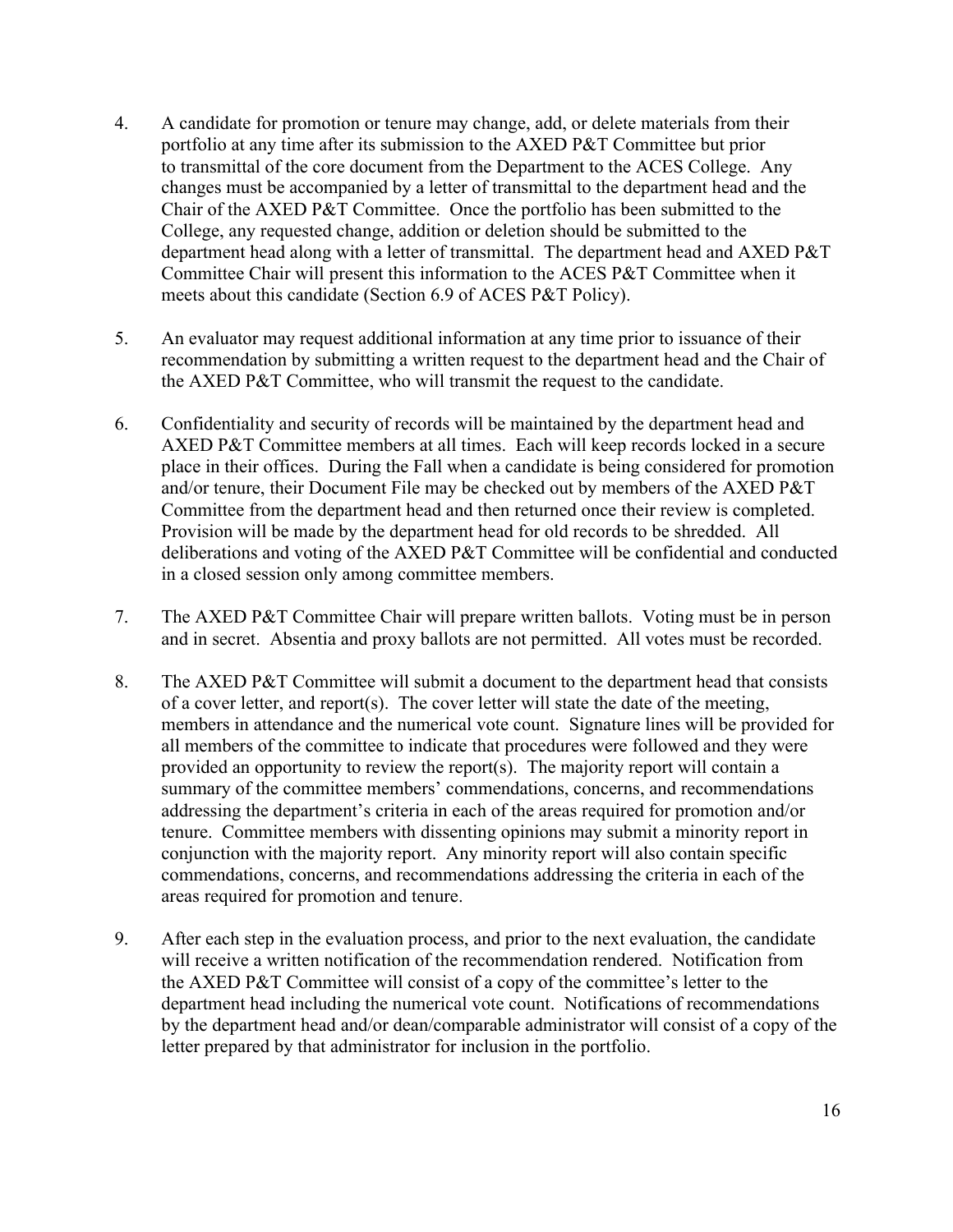- P&T Committee and department head, and the ACES P&T Committee. The college evaluation of progress. The review will be conducted in accordance with the AXED 10. Faculty choosing to participate in the mid-probationary review process must submit their portfolios to the department head by mid-January. The Portfolio shall be prepared in accordance with Section 9.35.6 of the NMSU P&T Policy and be reviewed by the AXED committee will provide to the department head and faculty member a written formative Department's Promotion and Tenure Procedures (Section 9.35.3 of NMSU P&T Policy).
- may meet with the AXED P&T Committee to discuss procedural matters. 11. The dean of the ACES College or his/her representative, as well as the department head,
- 12. A minimum of six letters of reference will come from peers, students, and colleagues. Letters of reference may include one or more letters from AXED Department reference(s), one or more letters from the university reference(s) outside the AXED Department, and/or one or more letters from stakeholders outside of the university. At least four letters will be from External Reviewers (see below). The candidate will provide the department head with a list of potential references. Letters of references will be solicited by the department head. The final list of references can include, but is not limited to the names on the list provided by the candidate.
- 13. As part of the letters of reference, the department head will obtain letters from a minimum of four External Reviewers suitable to review the candidate's qualifications. An External Reviewer will be a highly-regarded expert in one or more aspects of the candidates work and must be able to offer an objective assessment of the candidate's work including their abilities in teaching and advising, scholarship and creative activity, service, and outreach. When an External Reviewer holds a tenured position, it should be at or above the rank sought by the candidate. It is recommended that a candidate have a diverse set of External Reviewers to get the most complete picture of the candidate's performance.

The department head will provide External Reviewers and other reviewers with the following:

- (1) A cover letter including:
	- (a) A request for a brief statement regarding the individual's qualifications to serve as an External Reviewer or other reviewer.
	- (b) A request that the reviewer indicates the relationship between the candidate and the reviewer.
	- (c) Notification that the candidate will have an opportunity to read the letter of assessment.